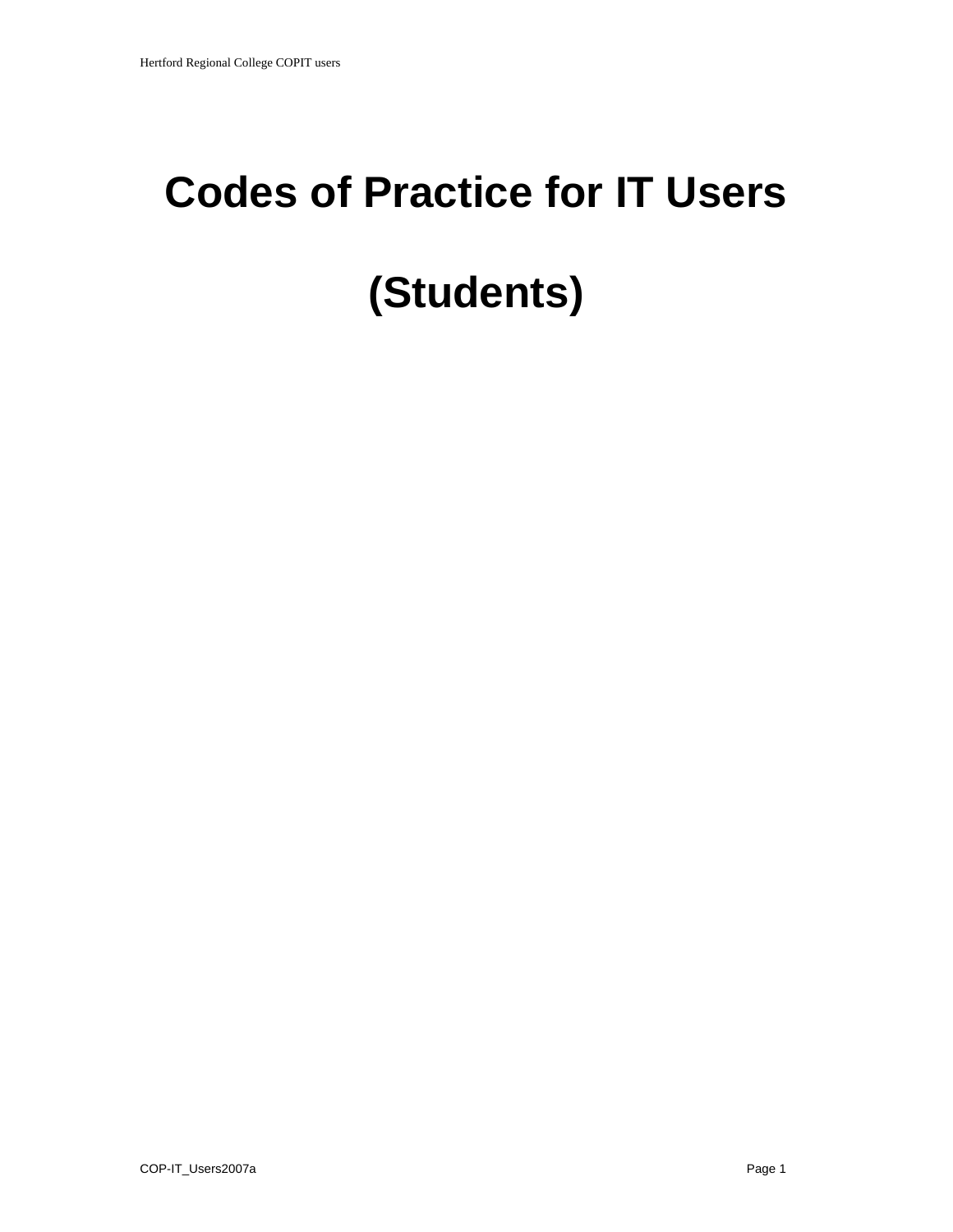## **Code of Practice**

## **Acceptable Use of Information Technology (IT) Facilities (Students)**

## **If you use any College IT Facility you are automatically agreeing to comply with the terms of this Code of Practice**.

1. Use of IT facilities, such as the network, computers, printers and the facilities associated with them e.g. software, data, email, internet, bulletin boards, data bases must be for College work, or other **authorised** use only. No 'private' work is permitted.

2. You are permitted to use the college IT equipment in accordance with any local conditions pertaining to that room or area. IT equipment not owned or installed by the college must not, under any circumstance, be connected to the college network.

3. All files created or stored by you on College IT facilities may, in the instance of suspected wrong doing, be subjected to inspection by College IT Technical Staff. Where evidence is found of misuse or of the illegal use of material they will be subject to removal and deletion.

4. You must comply with any local rules in force applicable to IT facilities provided by the College e.g. in Libraries and ILT Centres.

- 5. Specifically you must not:
	- a) disclose to others your login name/password combination(s) or access, or attempt to access, computers at the College or elsewhere for which permission has not been granted
	- b) eat or drink in any IT facility
	- c) use or produce materials or resources to facilitate unauthorised corruption, changes, malfunction or access to any College or external IT facilities.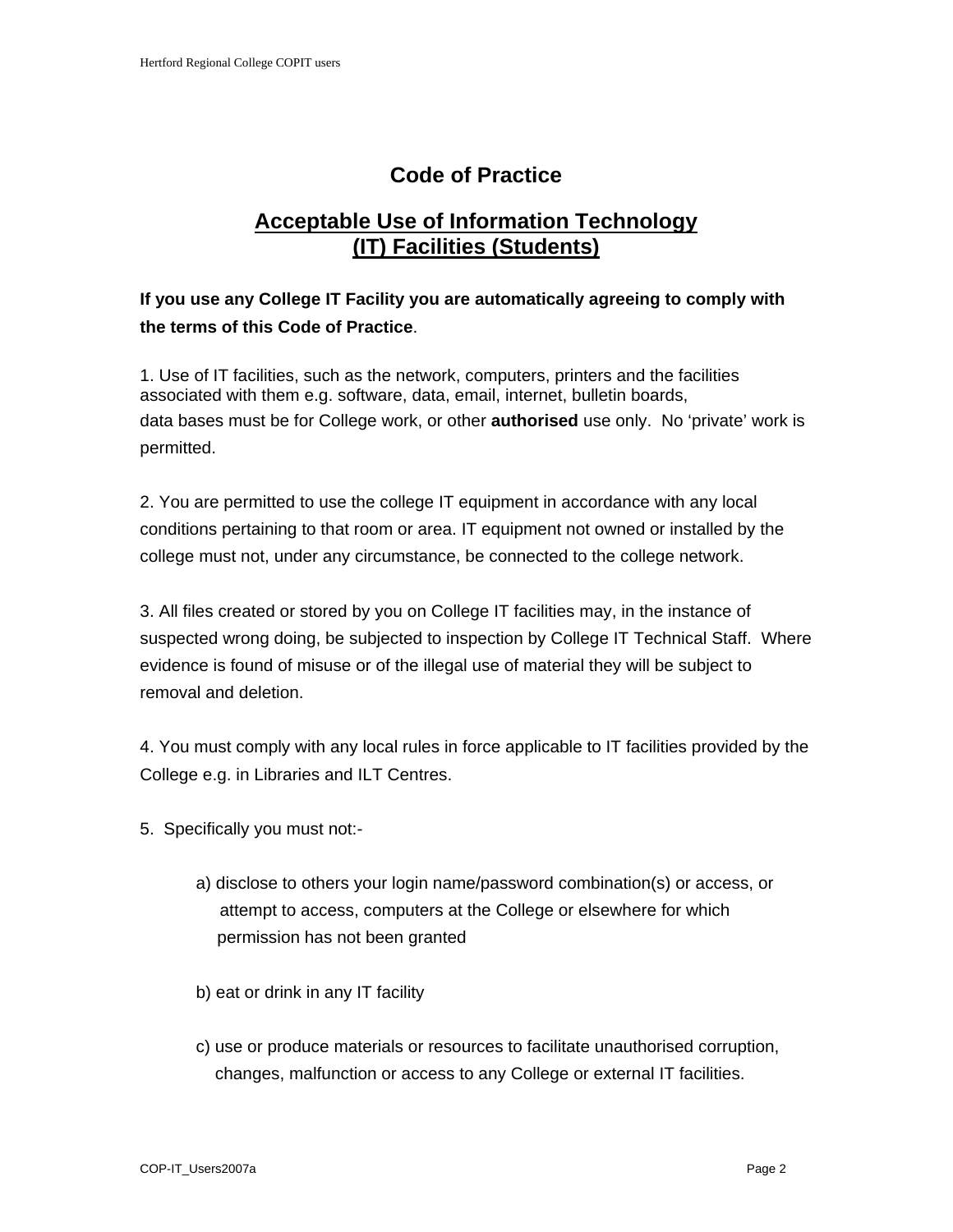- d) knowingly introduce a real, or hoax virus onto College IT systems
- e) display, store, print or transmit images or text which could be considered offensive e.g. material of a sexual, pornographic, paedophilic, sexist, racist, libellous, threatening, defamatory or terrorist nature, or likely to bring the College into disrepute.
- f) forge email signatures and/or headers, initiate and/or forward 'chain' or 'junk' or 'harassing' mail.
- g) play unauthorised games, gamble or use unauthorised 'chat-rooms'.
- h) use, download, copy, store or supply copyright materials including software and retrieved data other than with the permission of the Copyright holder or under the terms of the license held by the College.

i) use a mobile phone to make voice calls in classrooms and other learning areas, e.g. Learning Centres. Mobile phones must be set to *silent* in all learning areas. The use of SMS/ MMS messaging in classrooms is prohibited without prior tutor authorisation.

6. The College cannot police the student use of external Web 2.0 and Social Networking web sites such as MySpace, Facebook and Blogger. However, if such sites are used inappropriately - e.g. to defame any member of staff or another student, or to access or publish offensive imagery – College disciplinary procedures may be invoked. Each college IT centre or room has its own rules regarding access to such sites – you need to ensure that you are aware of these local rules when using these centres.

7. When holding data on computers about living individuals, you must register that data and its uses, and treat it as required by the Data Protection Act 1998.

8. Whilst the College takes appropriate security measures against unauthorised access to, alteration, disclosure, destruction or accidental loss of personal and other data, it cannot and does not give any warranties or undertakings to you about security, confidentiality or integrity of data, personal or other. Make sure that you back-up your files!